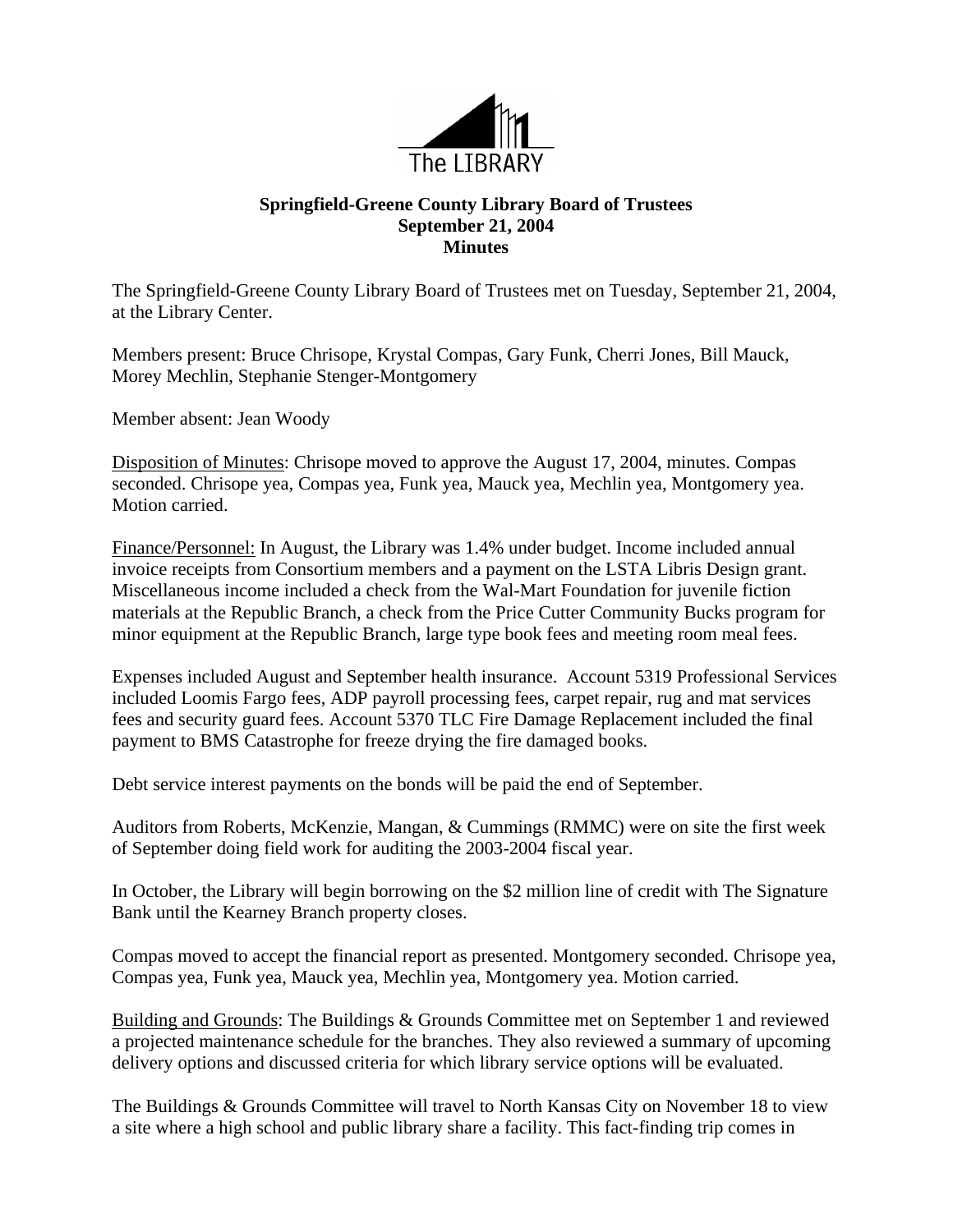response to an expression of interest by the Republic Public Schools to share a new campus, to be located at Highway ZZ and Highway 60.

Programs/Services/Technology Committee: The Programs/Services/Technology Committee will meet on Friday, September 24.

Report of the Director: Marilyn Prosser was introduced as the new Brentwood Branch Manager. Prosser was formerly the branch manager at Helmerich Library, part of the Tulsa City-County Library. Before Tulsa, she worked in Missouri as library director at the Christian County Library and at the Adair County Library in Kirksville. She has a bachelor of science degree from Drury University and a master of library science degree from the University of Missouri at Columbia.

The Library Station has a clogged sewer line. Facilities Manager Allen Woody will meet with the architect and contractor to review repair options.

## *Cherri Jones arrived at the meeting.*

The County Commission is in the process of interviewing a prospective Board member to fill Cliff Groover's unexpired term.

The Missouri State Library's trustee training videoconferencing workshop will be held on Saturday, September 25, at the Library Center. Don Gaertner, retired director of the St. Louis County Library, Jan Horton, President Emeritus of the Community Foundation of the Ozarks and Annie Busch will present the final session, "Making Every Dollar Count". The session will focus on the trustee's fiscal responsibility to the library district.

Busch reported that the newly released Community Focus Report for Springfield and Greene County, spearheaded by Trustee Gary Funk, will be hosted on the Library's web site.

Board Education: In a demonstration of the Library's Centra software, Youth Services Coordinator Vera Florea gave her report via audio conferencing. Vera displayed charts showing that almost 4,000 participated in the children and teen summer programs. She observed that school visits were crucial to the success of the programs.

Outreach Services Coordinator Allison Eckhardt explained additional off-site efforts to reach children this summer, including a "Storytime in the Park" six-week program in collaboration with the Springfield-Greene County Park Board.

New Business: Funk moved to authorize Executive Director Annie Busch to close on the sale of the Kearney Branch property for \$600,000. Chrisope seconded. Chrisope yea, Compas yea, Funk yea, Jones yea, Mauck yea, Mechlin yea, Montgomery yea. Motion carried. Anticipated closing is early November.

Chrisope moved to authorize Busch to enter into a five-year lease agreement with the City of Fair Grove with a five-year renewal option. Jones seconded. Chrisope yea, Compas yea, Funk yea, Jones yea, Mauck yea, Mechlin yea, Montgomery yea. Motion carried.